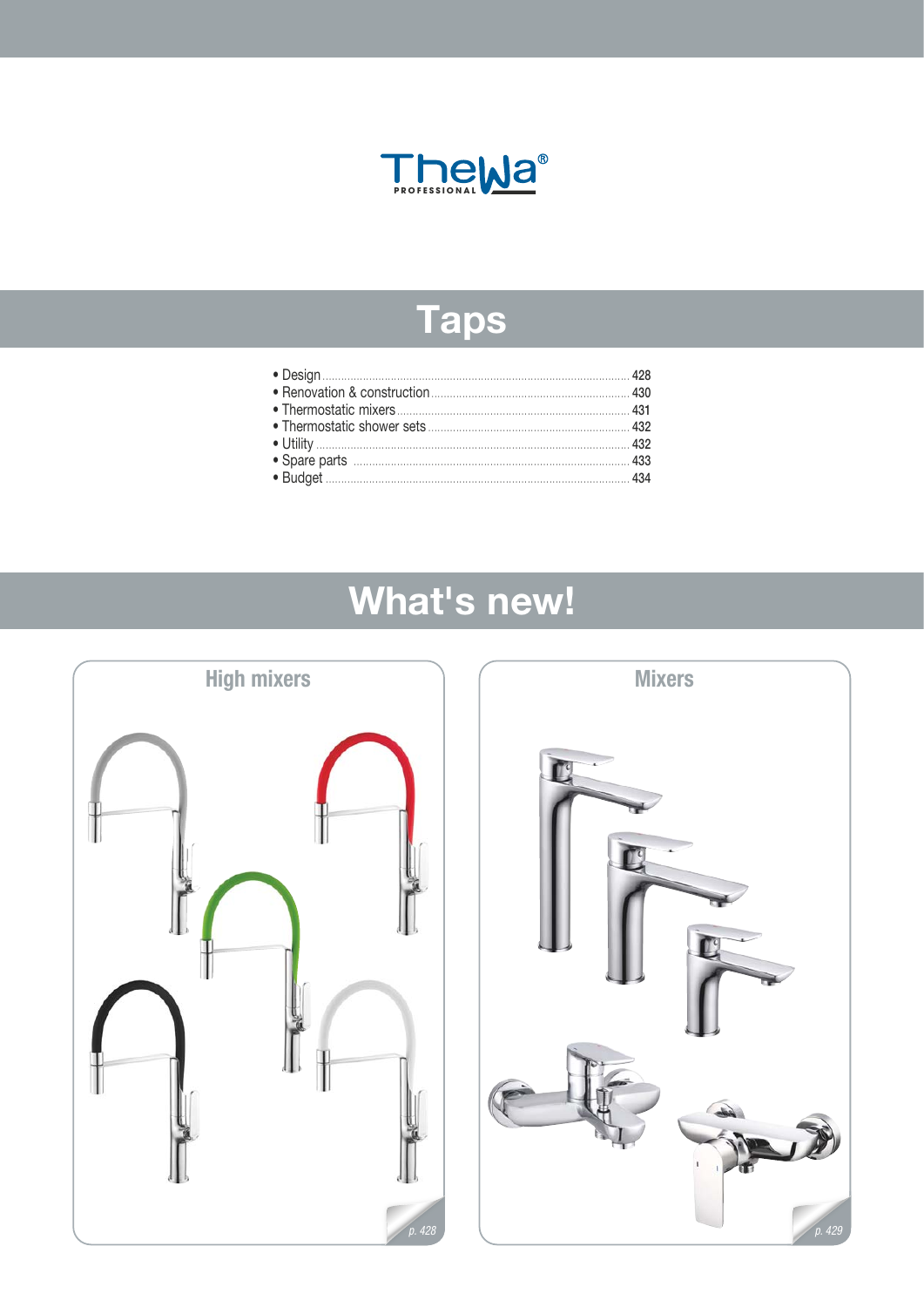# **Design Professional** *PROFESSION*





### **Danum**

#### **Extractible hose high mixer**

- 2 jet flexible & extractible hose
- Ceramic cartridge Ø 35 mm
- Flexible hoses F3/8"
- Height under nozzle 180 mm

```
• Total height 395 mm
```
code **price €** Chrome DAN14



#### **Extractible hose high mixer**

- 1 jet extractible hose
- Ceramic cartridge Ø 35 mm
- Flexible hoses F3/8"
- Height under nozzle 210 mm
- Total height 392 mm

```
code price €
Chrome | TEL11
```


### **Kome**

#### **High mixer**

- Total black look
- Ceramic cartridge Ø 35 mm
- Flexible hoses F3/8"
- Height under nozzle 281 mm
- Total height 354 mm
- 





- -
- Ceramic cartridge Ø 35 mm
- Flexible hoses F3/8"
- Height under nozzle 214 mm
- Total height 334 mm
- code **price €** Black KOM2N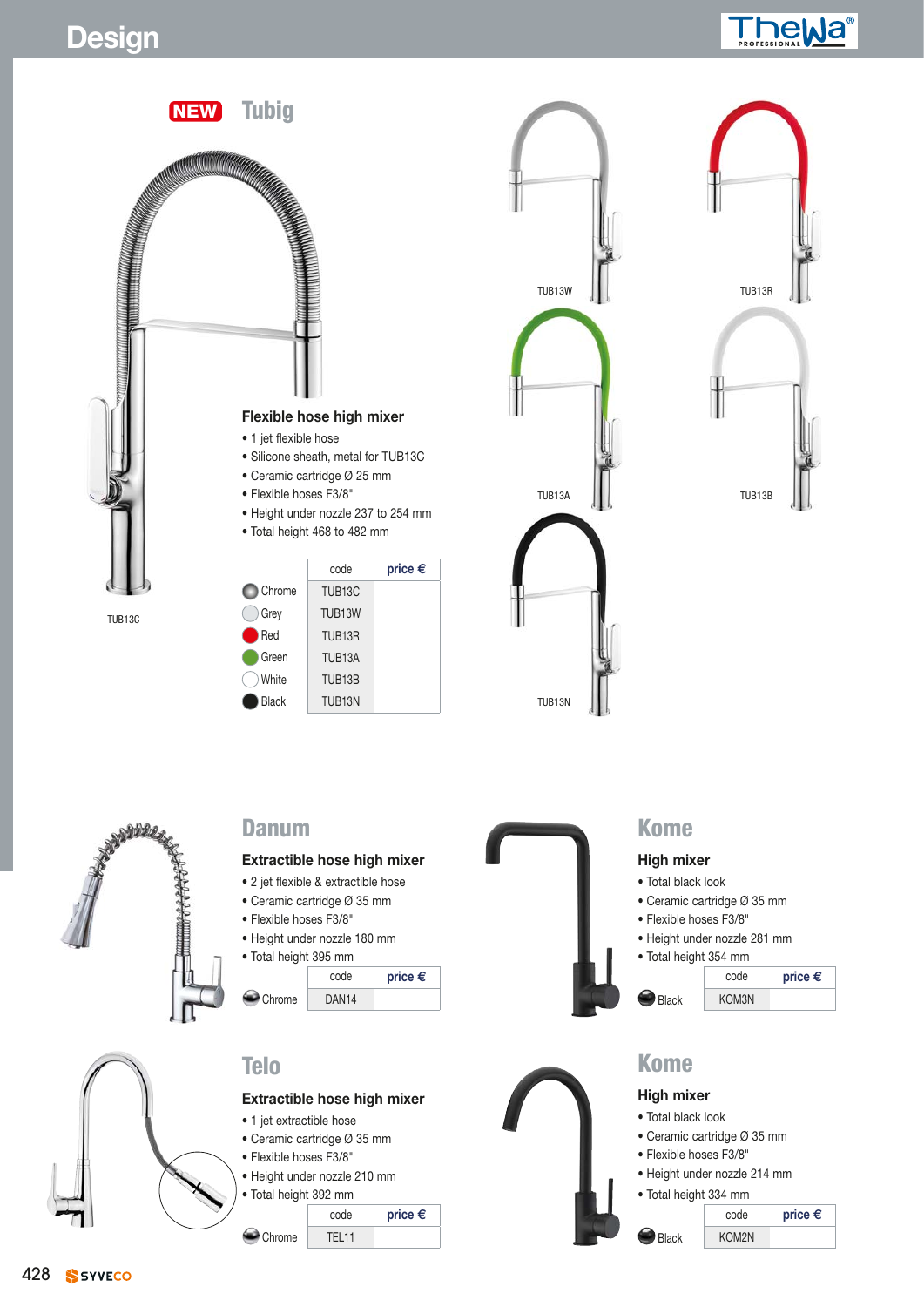



**NEW Dilo**



#### **Basin mixer**

- Ceramic cartridge Ø 35 mm
- ABS "pop-up" drain
- Height under nozzle 97,140 & 236 mm
- Total height 146, 185 & 288 mm

|              |        | code              | price $\epsilon$ |  |  |
|--------------|--------|-------------------|------------------|--|--|
| Chrome Small |        | DIL <sub>15</sub> |                  |  |  |
|              | Medium | DIL <sub>16</sub> |                  |  |  |
|              | Hhigh  | <b>DII 17</b>     |                  |  |  |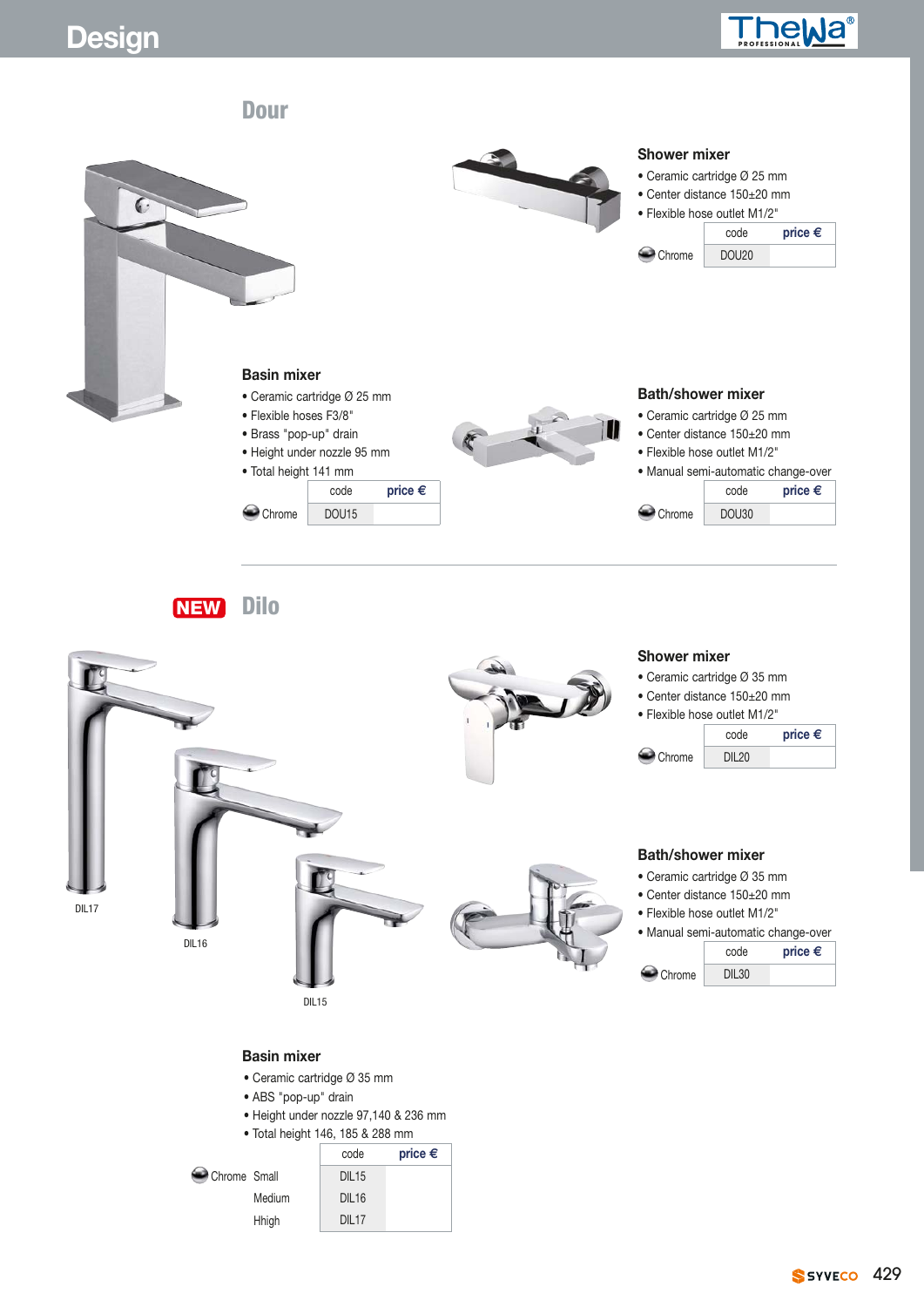## **Renovation & construction PROFESSIONALLY**

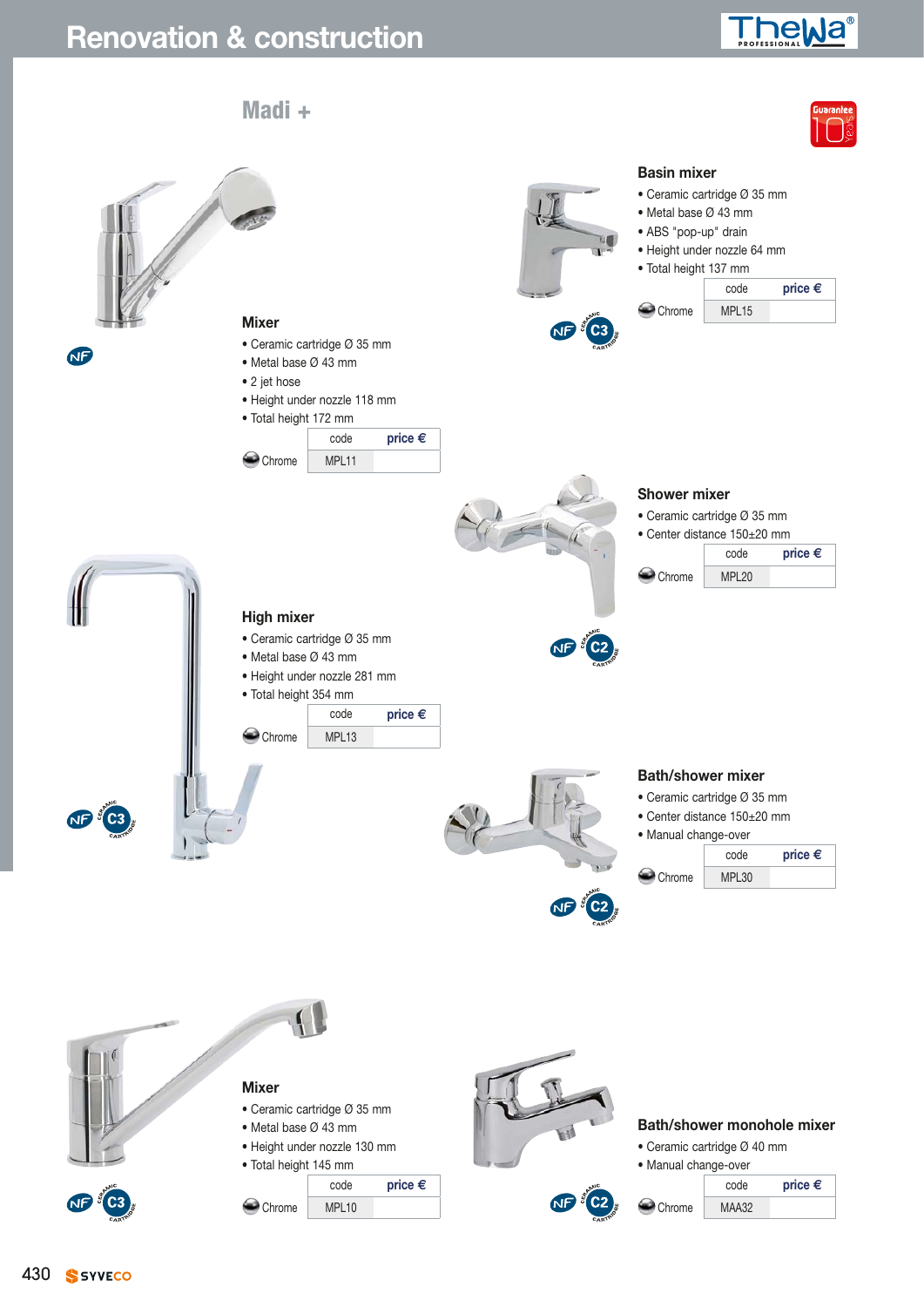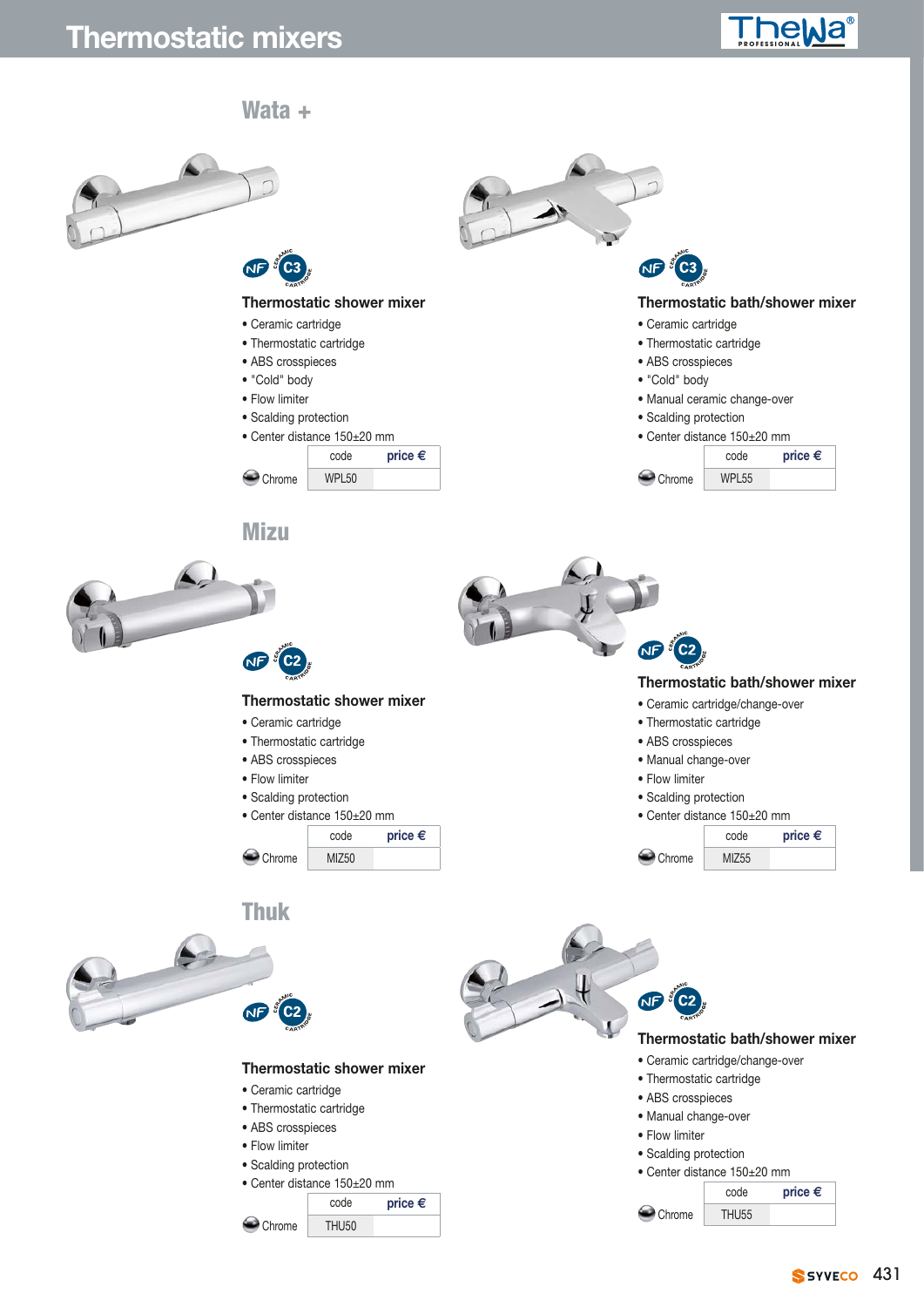## **Thermostatic shower sets PROFESSIONAL PROFESSIONAL PROFESSIONAL PROFESSIONAL PROFESSIONAL PROFESSIONAL PROFESSIONAL PROFESSIONAL PROFESSIONAL PROFESSIONAL PROFESSIONAL PROFESSIONAL PROFESSIONAL PROFESSIONAL PROFESSIONAL**



## **Utility**

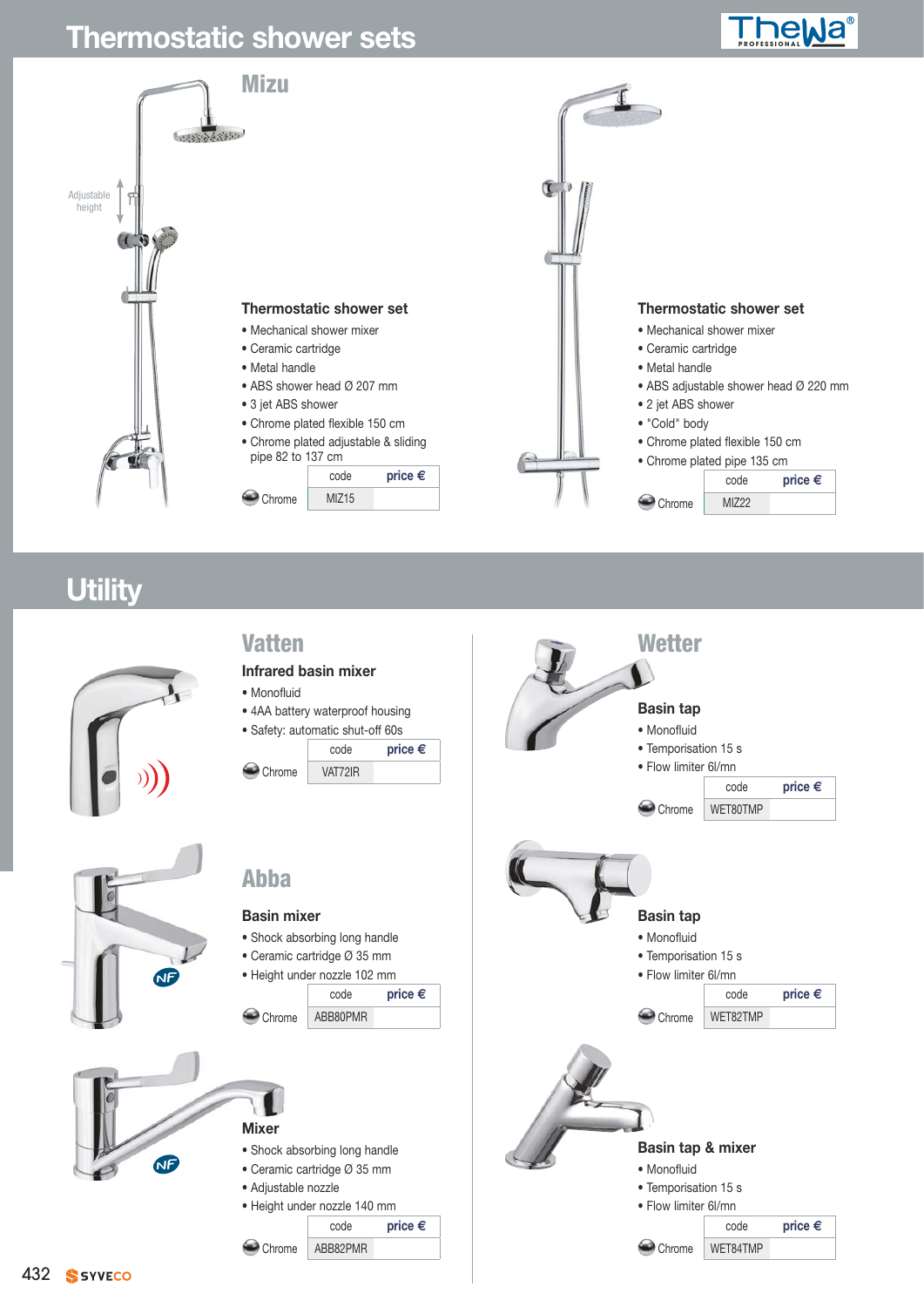## Ja











### **Flexible hose**

- PVC
- Length 150 cm
- Antitwist
- Flow limiter 9l/mn

| price $\epsilon$ |
|------------------|
|                  |
|                  |

#### **Flexible hose**

- Chrome
- Double interlocking
- Length 150 cm code **price €**

| coue     | hing c |
|----------|--------|
| UDE15FLA |        |
|          |        |

#### **Flexible hose**

- Chrome
- Double interlocking
- Length 175 cm code **price €**

| <b>UUUU</b> | <b>DIING C</b> |
|-------------|----------------|
| UDE17FLA    |                |

### **Shower set**

- Spray: chrome plated stainless steel, 1 normal jet, Ø 84 mm, anti-calcareous
- Flexible: chrome plated/black, PVC, length 150 cm, antitwist, flow limiter 9l/mn
- Bar: chrome plated stainless steel, usable length 50 cm, 2 steady points, Ø 19 mm

| price $\epsilon$ |
|------------------|
|                  |
|                  |

#### **Shower set**

- Spray: chrome plated stainless steel, 1 normal jet, Ø 84 mm, anti-calcareous
- Flexible: chrome plated stainless steel, double interlocking, lenght 175 cm,
- Bar: chrome plated stainless steel, usable length 47 cm, 1 steady point, 1 adjustabe point, Ø 25 mm

| code     | price $\epsilon$ |
|----------|------------------|
| UDE175BA |                  |

#### **Shower set**

- Spray: chrome plated stainless steel, rain jet, massage jet, Ø 84 mm, anti-calcareous
- Flexible: chrome plated, double interlocking, length 175 cm
- Bar: chrome plated stainless steel, usable length 47 cm, 1 steady point, 1 adjustabe point, Ø 25 mm

|          | $\sim$ and $\sim$ and $\sim$ being $\sim$ = $\sim$ $\sim$ |  |
|----------|-----------------------------------------------------------|--|
| code     | price $\epsilon$                                          |  |
| AGH175BA |                                                           |  |
|          |                                                           |  |













#### • Ø 65 mm • Anti-calcareous

**Shower spray** • White ABS • Normal jet

code **price €** UDE100DO

#### **Shower spray**

#### • Chrome ABS

- Normal jet
- Ø 84 mm

• Anti-calcareous

| code     | price $\epsilon$ |
|----------|------------------|
| UDE180DO |                  |

#### **Shower spray**

- Chrome ABS
- Normal jet & rain jet
- Ø 84 mm

#### • Anti-calcareous

| code     | price $\epsilon$ |
|----------|------------------|
| UDE380DO |                  |

#### **Aerator**

#### • Anti-calcareous

|          | code              | price $\epsilon$ |
|----------|-------------------|------------------|
| M 18/100 | AFRT <sub>0</sub> |                  |
| F 22/100 | AFRT1             |                  |
| M 24/100 | AFRT <sub>2</sub> |                  |
| M 28/100 | AFRT3             |                  |



#### **Aerator** • Flow 6l/mm

- 
- Flow limiter code **price €** F 22/100 AERTECO1 M 24/100 AERTECO2

### **Universal drainage "Push-up"**

• Chrome plated brass extension M 33/42, length 120 mm, Ø 30 mm, for sink with overflow  $\varnothing$  30 to  $\varnothing$  40 mm

|       |                   |                     | code              | price $\epsilon$ |
|-------|-------------------|---------------------|-------------------|------------------|
|       |                   | with<br>overflow    | BOND <sub>1</sub> |                  |
| BOND1 | BOND <sub>2</sub> | without<br>overflow | BOND <sub>2</sub> |                  |

#### **Shaft**

#### • Height 70 mm

MM 15/21 - 20/27

| code            | price $\epsilon$ |
|-----------------|------------------|
| <b>COLONLUX</b> |                  |